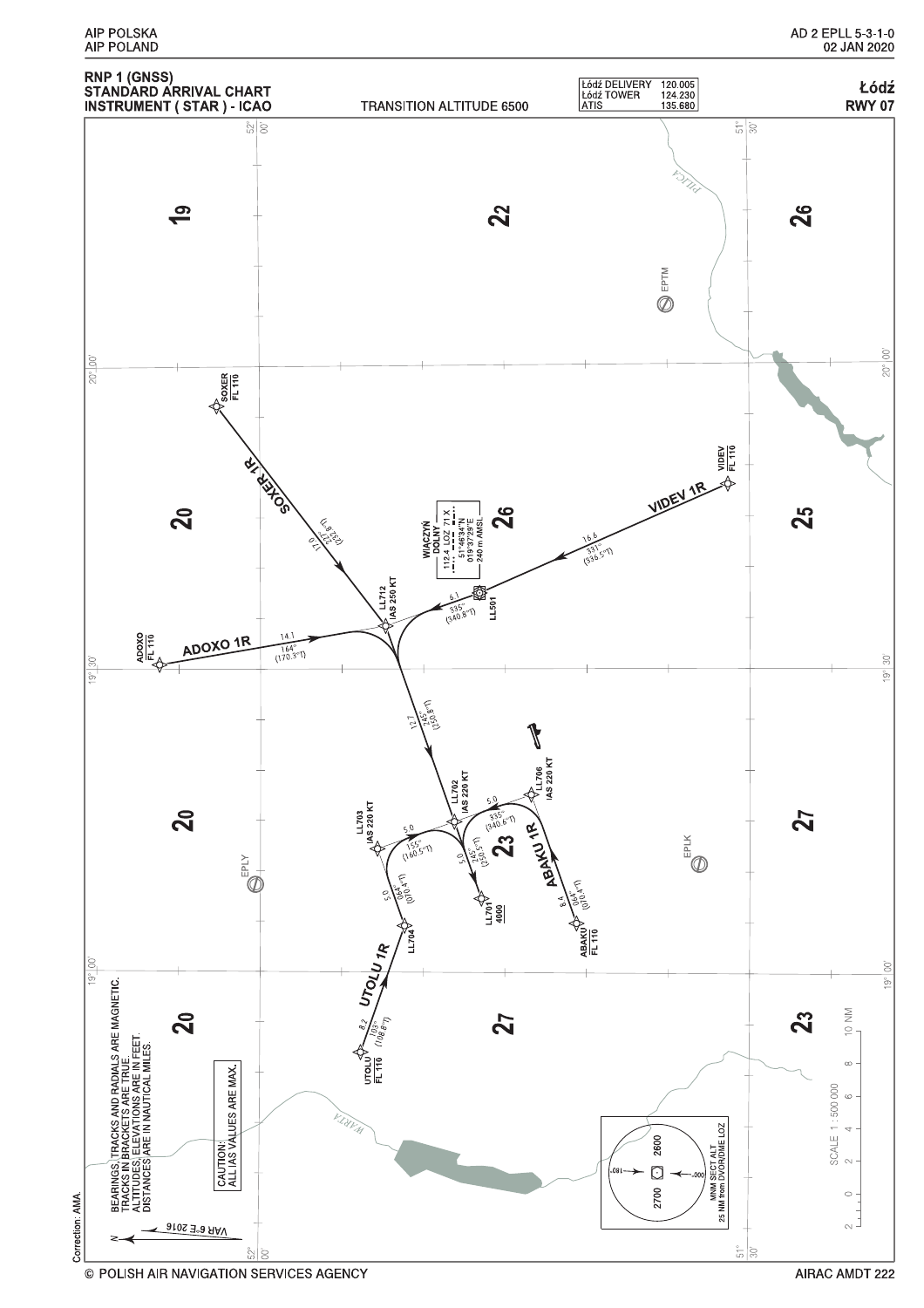| <b>SEQUENCE</b><br><b>NUMBER</b> | <b>PATH</b><br><b>TERMINATOR</b> | <b>WAYPOINT</b><br><b>IDENTIFIER</b> | <b>COURSE / TRACK</b><br>$^{\circ}$ M $^{\circ}$ T) | <b>DISTANCE</b><br>(NM) | <b>ALTITUDE</b> | <b>SPEED</b><br>(kt) | <b>NAV SPEC</b>  |
|----------------------------------|----------------------------------|--------------------------------------|-----------------------------------------------------|-------------------------|-----------------|----------------------|------------------|
| 001                              | IF                               | <b>UTOLU</b>                         |                                                     |                         | -FL110          |                      | RNP <sub>1</sub> |
| 002                              | TF                               | LL704                                | 103 (108.8)                                         | 8.22                    |                 |                      | RNP <sup>-</sup> |
| 003                              | TF                               | LL703                                | 064 (070.4)                                         | 5.00                    |                 | $-220$               | RNP <sub>1</sub> |
| 004                              | TF                               | LL702                                | 155 (160.5)                                         | 5.00                    |                 | $-220$               | RNP <sub>1</sub> |
| 005                              | TF                               | LL701                                | 245 (250.5)                                         | 5.00                    | $+4000$ ft      |                      | RNP '            |

## **ADOXO 1R**

| <b>SEQUENCE</b><br><b>NUMBER</b> | <b>PATH</b><br>TERMINATOR | <b>WAYPOINT</b><br><b>IDENTIFIER</b> | <b>COURSE / TRACK</b><br>$^{\circ}$ M ( $^{\circ}$ T) | <b>DISTANCE</b><br>(NM) | <b>ALTITUDE</b> | <b>SPEED</b><br>(kt) | <b>NAV SPEC</b>  |
|----------------------------------|---------------------------|--------------------------------------|-------------------------------------------------------|-------------------------|-----------------|----------------------|------------------|
| 001                              | IF                        | <b>ADOXO</b>                         |                                                       |                         | $-FL110$        |                      | RNP <sub>1</sub> |
| 002                              | TF                        | LL712                                | 164 (170.3)                                           | 14.07                   |                 | $-250$               | RNP <sub>1</sub> |
| 003                              | TF                        | LL702                                | 245 (250.8)                                           | 12.73                   |                 | $-220$               | RNP <sub>1</sub> |
| 004                              | TF                        | LL701                                | 245 (250.5)                                           | 5.00                    | $+4000$ ft      |                      | RNP <sub>1</sub> |

## **SOXER 1R**

| <b>SEQUENCE</b><br><b>NUMBER</b> | <b>PATH</b><br><b>TERMINATOR</b> | <b>WAYPOINT</b><br><b>IDENTIFIER</b> | <b>COURSE / TRACK</b><br>$^{\circ}$ M ( $^{\circ}$ T) | <b>DISTANCE</b><br>(NM) | <b>ALTITUDE</b> | <b>SPEED</b><br>(kt) | <b>NAV SPEC</b>  |
|----------------------------------|----------------------------------|--------------------------------------|-------------------------------------------------------|-------------------------|-----------------|----------------------|------------------|
| 001                              | IF                               | <b>SOXER</b>                         |                                                       |                         | $-FL110$        |                      | RNP <sub>1</sub> |
| 002                              | TF                               | LL712                                | 227 (232.8)                                           | 17.00                   |                 | $-250$               | RNP <sub>1</sub> |
| 003                              | TF                               | LL702                                | 245 (250.8)                                           | 12.73                   |                 | $-220$               | RNP <sub>1</sub> |
| 004                              | TF                               | LL701                                | 245 (250.5)                                           | 5.00                    | $+4000$ ft      |                      | RNP <sub>1</sub> |

## **VIDEV 1R**

| <b>SEQUENCE</b><br><b>NUMBER</b> | <b>PATH</b><br>TERMINATOR | <b>WAYPOINT</b><br><b>IDENTIFIER</b> | <b>COURSE / TRACK</b><br>$^{\circ}$ M ( $^{\circ}$ T) | <b>DISTANCE</b><br>(NM) | <b>ALTITUDE</b> | <b>SPEED</b><br>(kt) | <b>NAV SPEC</b>  |
|----------------------------------|---------------------------|--------------------------------------|-------------------------------------------------------|-------------------------|-----------------|----------------------|------------------|
| 001                              | IF                        | <b>VIDEV</b>                         |                                                       |                         | -FL110          |                      | RNP <sub>1</sub> |
| 002                              | TF                        | LL501                                | 331 (336.5)                                           | 16.64                   |                 |                      | RNP <sub>1</sub> |
| 003                              | TF                        | LL712                                | 335 (340.8)                                           | 6.11                    |                 | $-250$               | RNP <sub>1</sub> |
| 004                              | TF                        | LL702                                | 245 (250.8)                                           | 12.73                   |                 | $-220$               | RNP <sub>1</sub> |
| 005                              | TF                        | LL701                                | 245 (250.5)                                           | 5.00                    | $+4000$ ft      |                      | RNP <sub>1</sub> |

## **ABAKU 1R**

| <b>SEQUENCE</b><br><b>NUMBER</b> | <b>PATH</b><br>TERMINATOR | <b>WAYPOINT</b><br><b>IDENTIFIER</b> | <b>COURSE / TRACK</b><br>$^{\circ}$ M $^{\circ}$ T) | <b>DISTANCE</b><br>(NM) | <b>ALTITUDE</b> | <b>SPEED</b><br>(kt) | <b>NAV SPEC</b>  |
|----------------------------------|---------------------------|--------------------------------------|-----------------------------------------------------|-------------------------|-----------------|----------------------|------------------|
| 001                              | IF                        | ABAKU                                |                                                     |                         | $-FL110$        |                      | RNP <sub>1</sub> |
| 002                              | TF                        | LL706                                | 064 (070.4)                                         | 8.37                    |                 | $-220$               | RNP <sub>1</sub> |
| 003                              | TF                        | LL702                                | 335 (340.6)                                         | 5.00                    |                 | $-220$               | RNP <sub>1</sub> |
| 004                              | TF                        | LL701                                | 245 (250.5)                                         | 5.00                    | $+4000$ ft      |                      | RNP <sub>1</sub> |